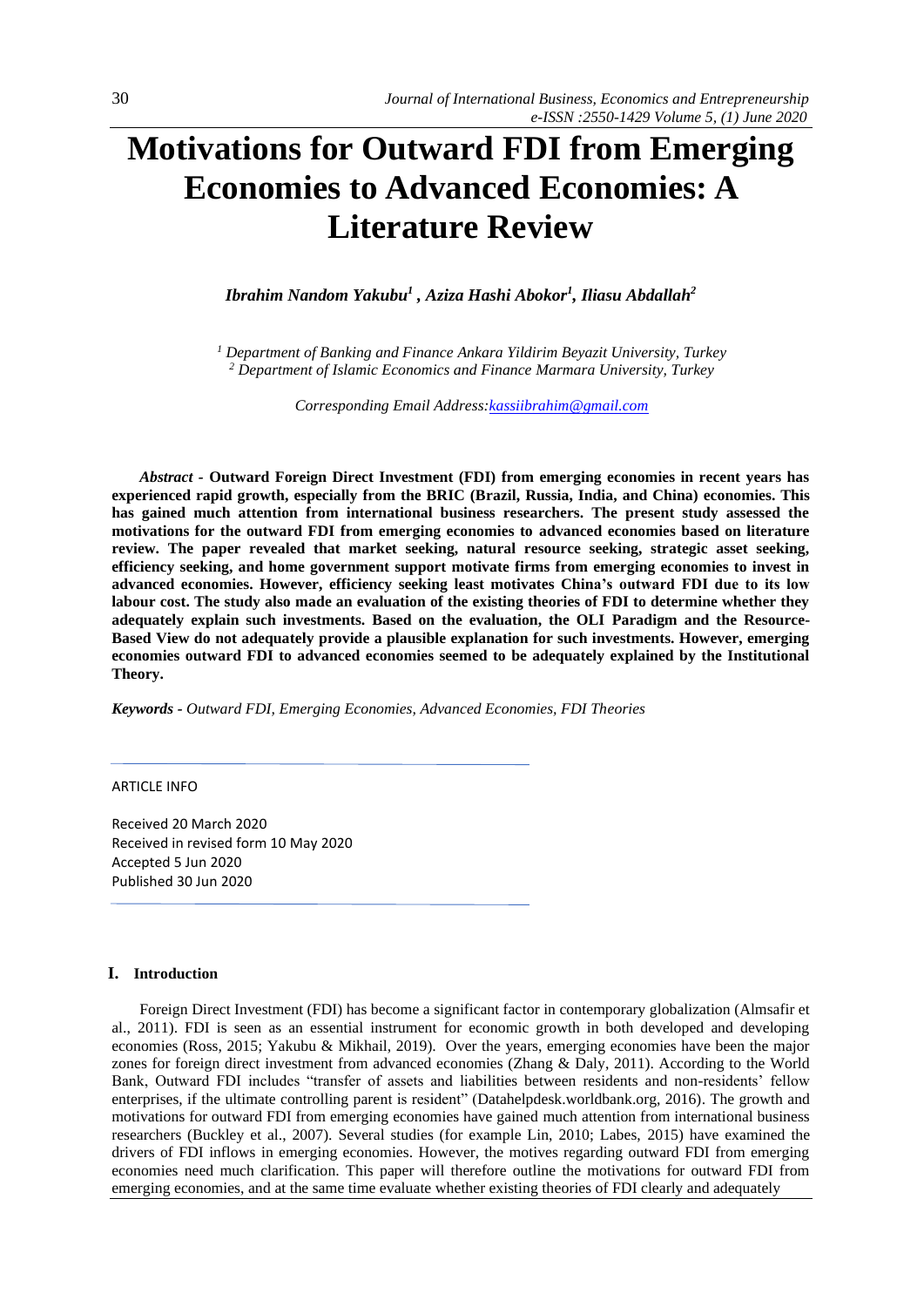explain such investments. The study is organized in two sections. The first section assesses the motivations for outward FDI from emerging economies, and the second part outlines whether existing theories of FDI adequately explain such investments from emerging economies.

## **II. Motivations for Outward FDI from Emerging Economies**

Several studies have been conducted on the motivations of Outward FDI from emerging economies. Such motivations are discussed below.

## 2.1 Foreign Market Seeking

Market seeking has been one of the major reasons why emerging economies undertake outward FDI to advance economies (Buckley et al., 2007). As argued by Chakrabarti (2001), firms are motivated to invest in foreign markets with greater growth potentials which gives them the opportunity to maximize returns as well as enjoy economies of scale. A study by Holtbrugge and Kreppel (2012) in determining the outward FDI of BRIC (Brazil, Russia, India, and China) countries revealed that outward FDI from Brazilian firms is motivated by market seeking reasons. They argued that domestic competition among firms in Brazil and foreign companies in Brazil has increased due to the openness of the Brazilian economy. As a result, firms are pressured to expand to new markets in both neighbouring and developed economies. Holtbrugge and Kreppel also found Russia, China and India outward FDI to be influenced by market seeking. China's membership with the World Trade Organisation has allowed more MNCs to invest in the country creating more competition in the local market, hence forcing most Chinese firms to engage in outward FDI to advance economies in order to increase their presence in the foreign market. Kalotay and Sulstarova (2010) argued that the size of foreign markets greatly influences Russian firms' decision to make investments in the international markets. They explained that the acquisition of companies in the EU by oil and gas companies in Russia indicates the extent of Russia outward FDI in advance economies. According to Das and Banik (2015), Indian firms have increased their outward FDI to advanced economies through joint ventures and wholly-owned subsidiaries, which accounts for their market seeking outward FDI. For example, Infosys BPO (an Indian company) established wholly-owned subsidiaries in USA and Australia.

#### 2.2 Natural Resource Seeking

According to Dunning (1993), acquiring natural resources motivates firms to make investments in other countries. Natural resource accessibility has been a motivator for Chinese firms' outward FDI (Kang & Jiang, 2012). Deng (2004) posits that though China possesses some natural resources, in terms of per capita availability, such resources are quite low especially in areas of petroleum, aluminum, timber which demand is on the increase. As a result, Chinese firms are driven to engage in outward FDI to developed economies in search for such natural resources. Kalotay and Sulstarova (2010) explained that obtaining quality natural resources from advanced economies has been a major motivator of Russian mining firms to engage in outward FDI. According to the World Investment Report (2006), access to natural resources accounts for most Indian firms' outward FDI. As explained by Beerannavar (2013), there has been an increase in the acquisition of mining and oil companies by Indian firms in order to get access to mining and oil resources in the advanced economies which are relatively scarce in India (Example; Hindalco (an Indian company) acquiring most Australian copper mines). Also, Reliance Industries Ltd (an Indian firm) acquisition of Pioneer Natural Resources Co. (in the USA) demonstrates the natural resource seeking outward FDI of Indian firms to the advanced economies (Das & Banik, 2015). Natural resource acquisition by emerging economies from advanced economies has gain the attention of national governments from emerging economies, as most of them (example; China) have made efforts to establish relations with other countries to facilitate easy access to natural resources by firms from emerging economies (Morck et al., 2008; Duanmu & Guney, 2009).

#### 2.3 Strategic Asset Seeking

According to Dunning (1998), strategic asset seeking has been a significant motive for firms to engage in outward FDI in different countries. Strategic assets such as advanced technology, managerial skills, superior brands, etc. are necessary for firms to compete globally (Ye, 1992; Deng, 2004). Taylor (2002) argued that over the years, China's motive for outward FDI has been primarily to obtain strategic assets in areas such as advanced technology, research and development as well as superior brands. Similarly, Kalotay and Sulstarova (2010) explained that the investment motives of transnational corporations in Russia especially those in the automotive telecommunication industries are driven by access to technology and strategic assets such as local distribution outlets and quality brands, typically in the developed countries. Holtbrugge and Kreppel (2012) also found that strategic asset (managerial skills, technological know-how, and brands) seeking is a significant driver of outward FDI from firms in Brazil, India, and China to advanced economies. Holtbrugge and Kreppel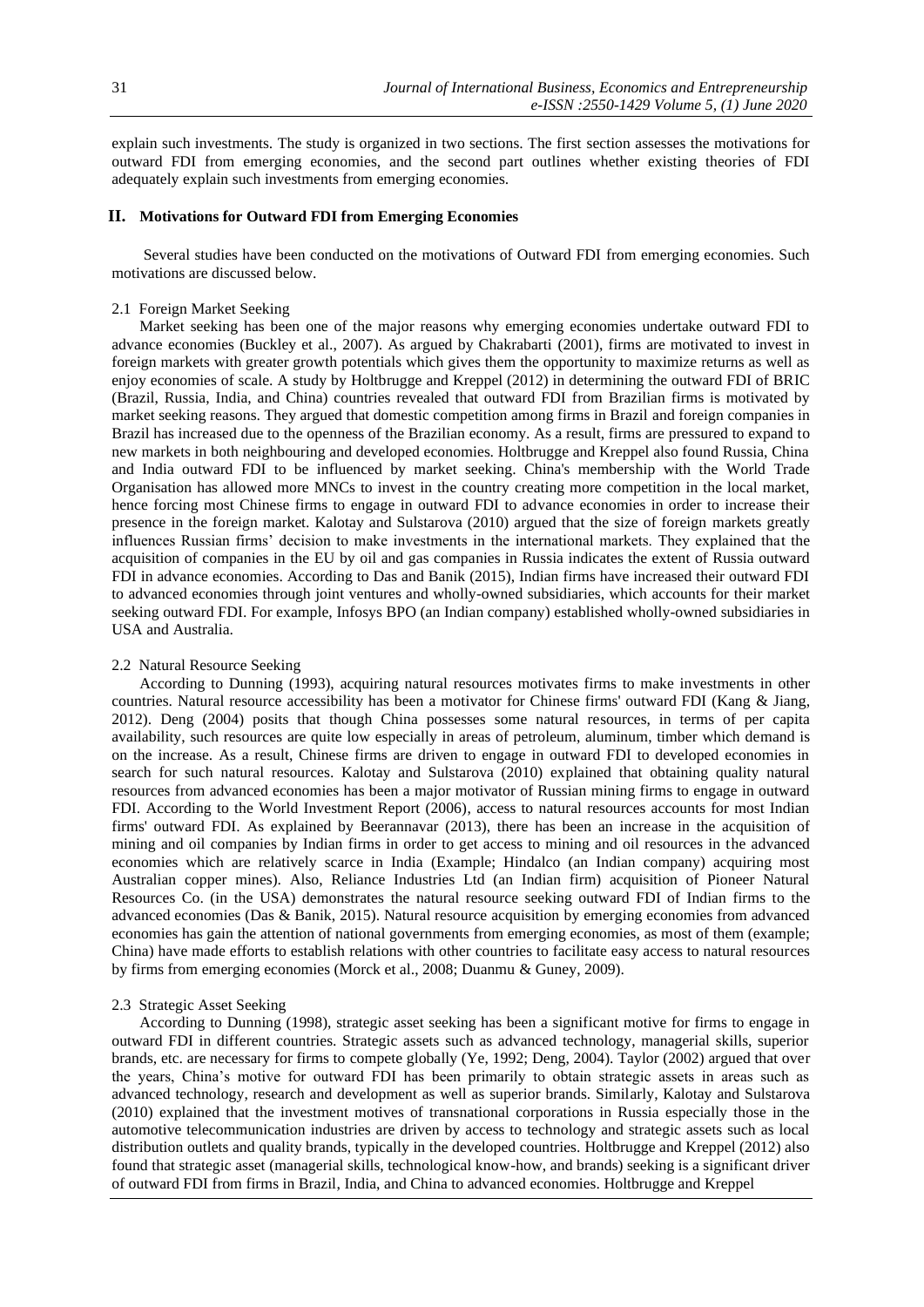illustrated the strategic asset seeking motive of these firms by using some selected firms in Brazil, China, and India. For example, building a superior global brand and technology were the key motivators behind the acquisition of the personal computing division of IBM by Lenovo. Also, another example is the acquisition of 5% share of EADS (European aerospace firm) by VTB (a Russian bank), which was motivated by access to modern technology and managerial skills (Holtbrugge & Kreppel, 2012). Das and Banik (2015) argued that technological seeking has been a major driver of Indian pharmaceutical industry outward FDI to advance economies, especially in the USA and Germany.

## 2.4 Efficiency Seeking

Outward FDI from emerging economies to advanced economies is also motivated by efficiency seeking though this varies across countries (Gugler & Boie, 2008). Low labour cost in developing countries usually serves as a motive for advanced economies to invest in developing economies (Ross, 2015). As a result, some studies (for example, Buckley et al., 2008; Deng, 2004; Kang and Jiang, 2012) argued that outward FDI from emerging economies is unlikely to be motivated by efficiency seeking due to efficient cost of labour (for example; China). However, De Mello (1997) posited that emerging economies are still motivated to invest in advanced economies due to labour conditions and labour quality. Holtbrugge and Kreppel (2012) argued that the recent investment by Russian oil and gas companies to the advanced economies has been motivated by efficiency seeking due to increase in oil and gas prices. Similarly, Holtbrugge and Kreppel explained that Russian banks (example; VTB, a Russian state-owned bank) have increased their investment worldwide including investment into major advanced economies such as the UK, Germany, and France in order to minimize cost*.*

# 2.5 Home Government Support

Governments from emerging economies have been a major source of motivation for outward FDI by emerging economies into both developing and developed economies (Luo & Tung, 2007). The crucial role played by home governments in emerging economies in promoting outward FDI has been examined by Cheung and Qian (2009), Morck et al. (2008) and Holtbrugge and Kreppel (2012). They explained that firms from emerging economies especially Russia and China receive strong motivations by their home governments to invest overseas through the provision of support in terms of financial and technical support, and at policy making. Dunning and Narula (1999) argued that the growth in outward FDI from emerging economies has been as a result of policy liberalization by home governments to support firms to invest abroad. According to Gammeltoft et al. (2010), through the "going global" policy which was adopted by China in 1999, the Chinese government has increased its support for outward FDI in China. This has led to a sharp growth in China's outward FDI in both developed and developing economies (Kolstad & Wiig, 2012). China has also increased its support for outward FDI through its Sovereign Wealth Fund, China Investment Corporation (Hu & Cui, 2014). Mowla et al. (2004) posited that due to favourable government policy support such as tax breaks, outward FDI for Indian pharmaceutical companies has increased dramatically. Similarly, Holtbrugge and Kreppel (2012) explained that strategic industries in Russia such as oil and gas industries have received support from the home government to invest abroad.

# **III. Evaluation of FDI Theories in Explaining the Outward FDI From Emerging Economies**

Among the existing theories of FDI include the OLI framework or the Eclectic paradigm developed by John Dunning, the Resource-Based-View theory, and the Institutional theory. These theories are outlined below to consider whether they explain the outward FDI from emerging economies.

## 3.1 The OLI paradigm and Outward FDI from Emerging Economies

This indicates three sources of advantages that firms may possess to become competitive as multinationals. The OLI represents Ownership, Location and Internalization advantages. The OLI paradigm provides the most comprehensive explanation to the emergence of FDI. As outlined by Dunning, FDI is as a result of ownership, location and internalization advantages. However, the OLI framework may not adequately explain the current trend of outward FDI from emerging economies into advanced economies. Firms from emerging economies may not have ownership advantages such as advanced technology, quality brands, and managerial know-how as in the case of firms from advanced economies. As argued in the study, emerging markets are motivated to acquire these strategic assets in the advanced economies which they lack. Hence, the ownership advantage of the OLI falls short in providing a vivid explanation to such investments from emerging economies. In addition, considering the high cost of labour, manufacturing cost and high transaction costs in the advanced economies compared to developing economies, the locational and internalization advantages may not also provide a comprehensive explanation for the outward FDI from emerging economies into advanced economies.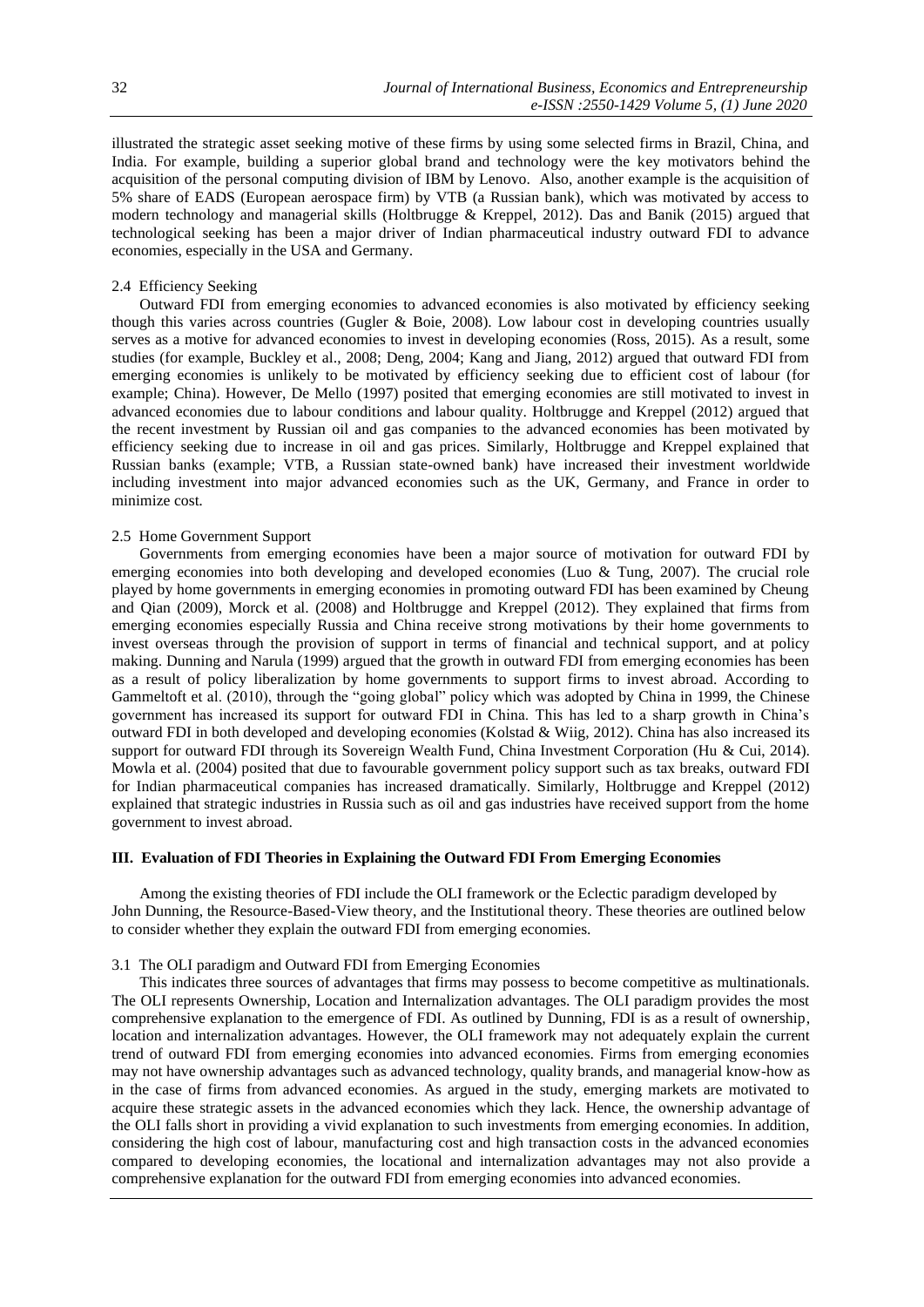# 3.2 The Resource-Based Theory and Outward FDI from Emerging Economies

The resource-based view suggests that scarce, valuable, and non-substitutable resources serve as a major source of competitive advantage for a firm which results in superior performance (Peteraf, 1993). As argued by the resource-based view, a firm is able to engage in FDI through the use of its valuable and unique brands, and advanced technology (Hsu & Pereira, 2008). However, as indicated in this study, firms from emerging economies lack these scarce resources, which they rather seek from advanced economies. Therefore, the resource-based view does not explain the outward FDI from emerging economies to advanced economies.

## 3.3 The Institutional Theory and Outward FDI from Emerging Economies

The institutional framework or system of a firm's home country affects the internationalization strategies of the firm (Peng et al., 2008). Favourable home country policies will motivate firms to invest overseas (Buckley et al., 2007). On the other hand, countries with poor institutional systems lead to high transaction costs (Meyer, 2001). As evidenced in this study, governments from the emerging economies provide support in the form of finance and policy formulation to motivate firms to invest in overseas markets. Therefore, the institutional theory in a way provides some explanation to outward FDI from emerging economies.

## **V. Conclusion**

In conclusion, the paper assessed the motivations for outward FDI from emerging economies into advanced economies, and also considered whether existing theories of FDI adequately explain such investments. The study revealed that market seeking, natural resource seeking, efficiency seeking, and support from home country government forms the major motivations for the outward FDI from emerging economies. Efficiency seeking in terms of labour cost seems to be the least motivator for some emerging economies (example, China) due to low labour cost. The study also revealed that the OLI paradigm which forms the most comprehensive FDI theory does not adequately explain the outward FDI from emerging economies. The Resource-Based View also falls short in explaining such investments. However, the Institutional theory which considered home country government policies seems to provide an explanation to the outward FDI from emerging economies, due to the favourable policies and support received from the home governments.

## **References**

- Almsafir, M.K., Nor, S.M. & Al-Shibami, A. (2011). Location related determinants of foreign direct investment in Yemen: Dunning's eclectic paradigm perspective. *Australian Journal of Basic and Applied Sciences,*  5 (8), 394-404.
- Beerannavar, C.R. (2013). Indian outward FDI: An analysis, Working Paper, Social Science Research Network: Symbiosis International University.
- Buckley, P.J., Jeremy Clegg, L., Cross, A.R., Liu, X., Voss, H. & Zheng, P. (2007). The determinants of Chinese outward foreign direct investment. *Journal of International Business Studies,* 38 (4), 499-518.
- Buckley, P.J., Tan, R.H. & Xin, L. (2008). Historic and emergent trends in Chinese outward direct investment. *Management International Review,* 48(6), 715-748.
- Chakrabarti, A. (2001). The determinants of foreign direct investment: sensitivity analyses of cross-country regressions*,* 54 (1), 89-113.
- Cheung, Y. & Qian, X. (2009). Empirics of China's outward direct investment. *Pacific Economic Review,* 14 (3), 312-341.
- Cui, L., Meyer, K.E. & Hu, H.W. (2014). What drives firms' intent to seek strategic assets by foreign direct investment? A study of emerging economy firms. *Journal of World Business,* 49 (4), 488-501.
- Das, K.C. & Banik, N. (2015). What motivates Indian firms to invest abroad?. *International Journal of Commerce and Management,* 25 (3), 330-355.
- Datahelpdesk.worldbank.org. (2016). What is the difference between Foreign Direct Investment (FDI) net inflows and net outflows? – World Bank Data Help Desk. [online]. Available from: [https://datahelpdesk.worldbank.org/knowledgebase/articles/114954-what-is-the-difference-between](https://datahelpdesk.worldbank.org/knowledgebase/articles/114954-what-is-the-difference-between-foreign-direct-inve)[foreign-direct-inve.](https://datahelpdesk.worldbank.org/knowledgebase/articles/114954-what-is-the-difference-between-foreign-direct-inve)
- De Mello Jr, Luiz R (1997). Foreign direct investment in developing countries and growth: A selective survey. *The Journal of Development Studies,* 34(1), 1-34.
- Deng, P. (2004). Outward investment by Chinese MNCs: motivations and implications. *Business horizons,* 47 (3), 8-16.
- Duanmu, J. & Guney, Y. (2009). A panel data analysis of locational determinants of Chinese and Indian outward foreign direct investment. *Journal of Asia Business Studies,* 3(2), 1-15.